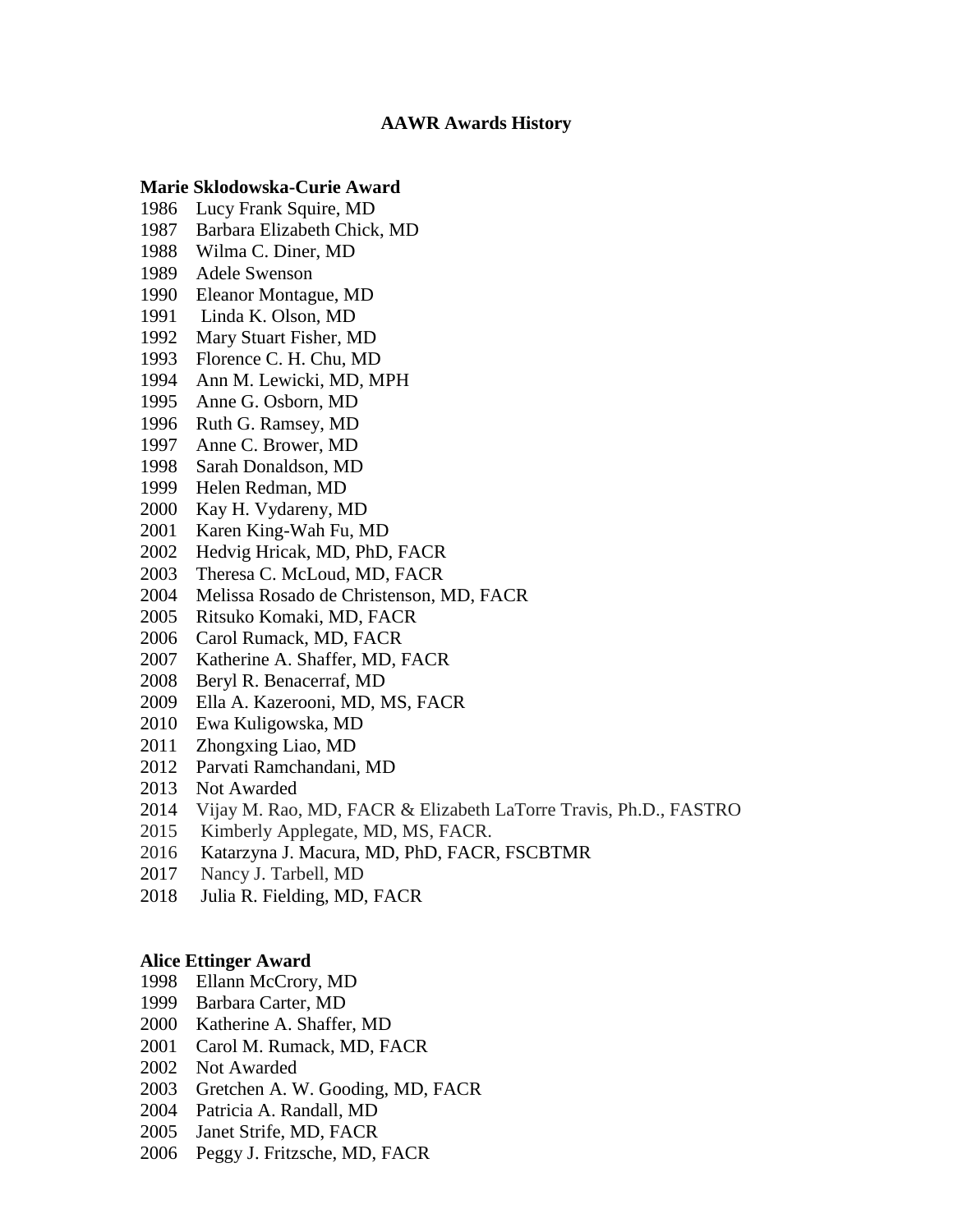- Ellen L. Wolf, MD, FACR
- Marcia Javitt, MD, FACR
- Barbara N. Weissman, MD
- Not Awarded
- Not Awarded
- Etta D. Pisano, MD, FACR
- Nina A. Mayr, MD
- Teresita L. Angtuaco MD, FACR, FAIUM, FSRU
- 2015 Not Awarded
- 2016 Melissa L. Rosado de Christenson, MD, FACR
- 2017 Elizabeth Oates, MD
- Not Awarded.

# **President's Awards**

- Heidi Patriquin, MD
- Renate L. Soulen, MD
- Henrietta Kotius Rosenberg, MD, FACR, FAAP
- Frieda Feldman, MD, FACR
- Carol Boyer Stelling, MD, FACR Sucha Asbell, MD
- Melissa Rosado de Christenson, MD, FACR
- 2006 Professor Helen Carty Professor Malgorzata Szczerbo-Trojanowska
- 2007 Thomas Harle, MD
- 2008 Julie Timins, MD, FACR
- 2000 Professor Dame Janet Husband
- 2009-2018 Not Awarded

## **Special Recognition Award**

Katarzyna Macura, MD, PhD – 2001 Web Master

2009 M. Elizabeth Oates, MD, Ellen L. Wolf, MD and Angela Davis (certificates of appreciation)

## **Distinguished Resident Award, Diagnostic Radiology (Lucy Frank Squire Award)**

- Ann Simpson Fulcher, MD
- Alyssa T. Watanabe, MD
- Elizabeth Gerard, MD
- Deborah Levine, MD
- Suzanne D. LeBlang, MD
- Sandra K. Lawrence, MD Priscilla J. Slanetz, MD
- Vivian S. Lee, MD, PhD
- Margaret H-S Lee, MD
- Shella Farooki, MD
- Julie Buckley, MD
- Joan Katherine Frisoli, MD, PhD
- Jennifer Hill, MD
- Miriam Bredella, MD, PhD
- Pari V. Pandharipande, MD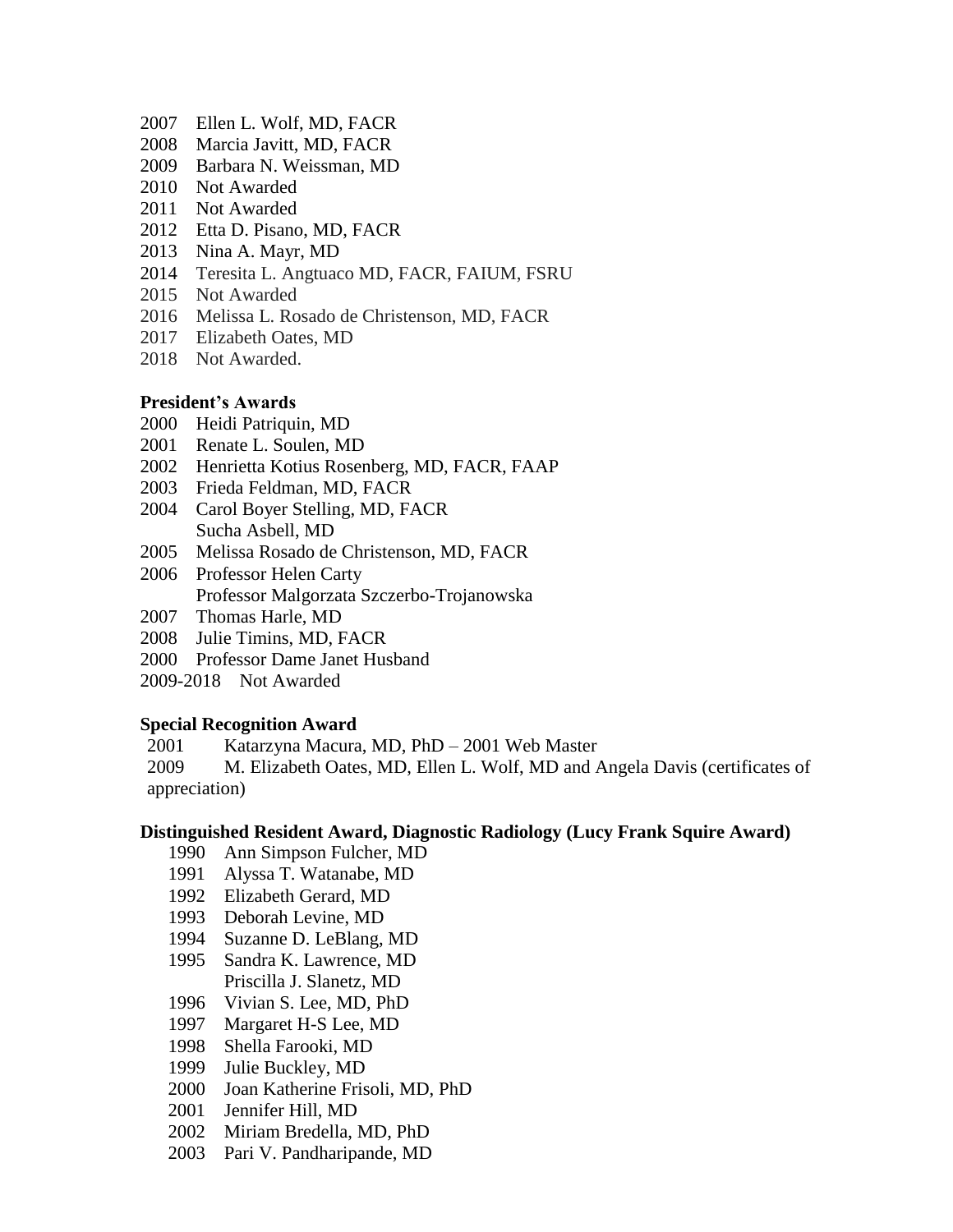- 2004 Gretchen E. Green, MD
- 2005 Avanti Ambekar, MD
- 2006 Meghan Blake, MD
- 2007 No Applicants
- 2008 Serena McClam, MD
- 2009 Dorota Wisner, MD, PhD
- 2010 Hui Jenny Chen, MD
- 2011 Mai-Lan Ho, MD
- 2012 Gayatri Joshi, MD
- 2013 Elizabeth Asch, MD
- 2014 Manish Bahl, MD
- 2015 Jennifer Favinger,MD & Gelareh Sadig
- 2016 Rebecca Rakow-Penner, MD, PhD
- 2017 Dania Daye, MD, PhD
- 2018 Anna [Trofimova,](https://www.aawr.org/Resources/CurrentNewsletter/Winter2019#43211479-lucy-squire-award) MD, PhD

### **Distinguished Resident Award, Radiation Oncology (Eleanor Montague Award)**

1993 Joan Keit, MD 1994 Li-Fen L. Chang, MD, PhD 1995 M. Elizabeth Sands, MD 1996 Gabrielle M. Kane, MD 1997 Becki Sue Hill, MD 1998 Ellen Bellairs, MD 1999 Sheri Marquez, MD 2000 Angela Katz, MD 2001 Pamela J. Schlembach, MD 2002 Torunn I. Yock, MD 2003 Karyn A. Goodman, MD 2004 Mary Koshy, MD 2005 Reshma Jagsi, MD 2006 Sue Sun Yom, MD, PhD 2007 Ann Klopp, MD, PhD 2008 Beth Beadle, MD, PhD 2009 Stephanie Terezakis, MD 2010 Yuriko Ann Minn, MD 2011 Ana Ponce Kiess, MD, PhD 2011 Michelle Kim, MD 2012 Not Awarded 2013 Jillian Tsai, MD 2014 Susan Hiniker, MD 2015 Miranda (Kim) Lam MD, MB**A** 2016 Christina H Chapman, MD 2017 Jacqueline R. Kelly, MD, MSc 2018 Anna Lee, MD, MPH **Women in Neuroradiology Leadership Award** 2012 Noriko Salamon, MD, PhD 2013 Pina Sanelli, MD